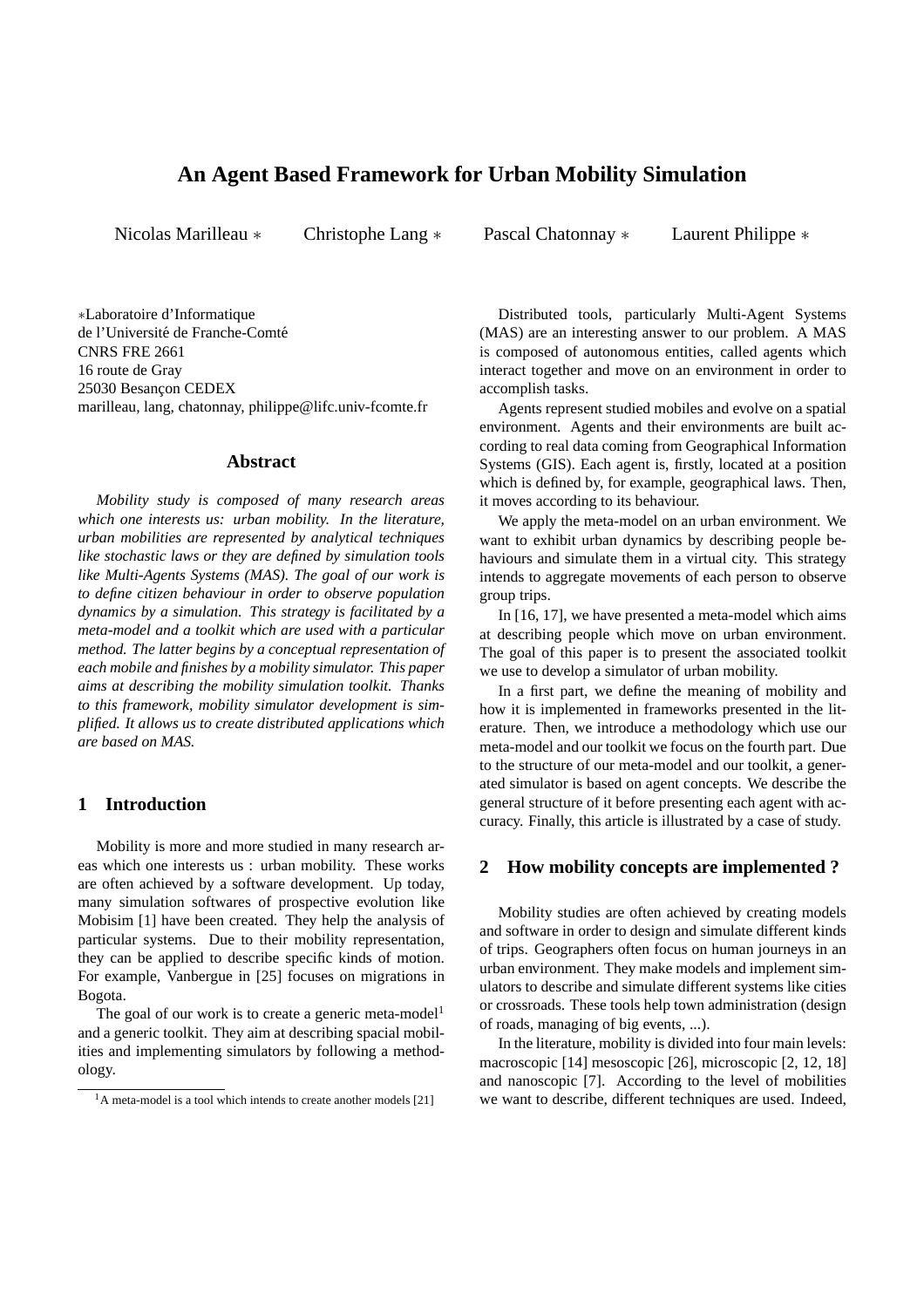analytical tools are often used to study macroscopic mobilities. Several models of mobility and simulator are based on differential equations [9], statistical queues [6] or Markov chains [11] to study town traffic flows. These techniques can be associated with others which are used to describe microscopic mobilities. cellular automatons [24] or MAS [20] are famous microscopic simulation tools.

Due to their properties, MAS are more and more used in many research area. Interest for this concept increase while computer power grows. Thus many frameworks have been developed. According to [5], there are three kinds of toolkits:

- *general frameworks* (MadKit [10]) are very open. These tools can be used in a wide panel of situations.
- *oriented frameworks* (SWARM [19]) contain functions which help users to create agents with few properties like a representation of a spatial environment.
- *specific frameworks*(Mobidyc [8]) are straightforward. They can be used in a narrow panel of situations.

The meaning of the mobility concept is different according to multi-agent platforms. Some of them, like *GrassHopper* [3], allows *mobile computing* i.e. agents moving from a server to another one. Others contain functions which simulate motions. Swarm [19] allows us to simulate agent journeys in a spatial environment. So, two kinds of motions are proposed in Multi-Agent frameworks: real mobilities and simulated mobilities.

### **3 From conception to simulation**

We want to describe persons who move in a city by defining their behaviours, their goals, their beliefs. . . The goal is to observe human trips by a simulation. Mobiles are defined by agents which move in a virtual environment. These autonomous entities are cognitive and look like VON-BDI (*Value Obligation Norm*-*Belief Desire Intention*) agents [4], an extension of BDI agents [13]. VON-BDI agents have been created to describe human. They contains elements which compose BDI agents and new elements like *Value* which represents agent's habits, *Norm* for describing society's habits and *Obligations* which are constraints.

An agent-based meta-model have been created to describe human journeys by representing mobiles' behaviours. It keeps a traditional methodology which is used to develop software (see the figure 1). First of all, a specification document must be written. It describes, textually, the system which we want to study. In fact, it gives a global idea about mobiles that we are going to describe. Then, three steps are needed to obtain a concrete simulator :

- 1. *The Global description* is the first step. It intends to define how a system is structured. This stage can be achieved thanks to two sub-meta-models. The first one aims at designing mobile structure. It represents mobile beliefs, desires, and so one. The second one is used to describe structure of groups. It shows every element, for example beliefs, desires, that members of a group have in common. Both of these two metamodels use UML diagrams. This language allows us to simply describe mobiles and groups. But, it is not very accurate. It does not describe mobile behaviour rules.
- 2. *The specification* is the second step. Contrary to the UML description, it represents, with accuracy, the studied system. This stage uses two sub-meta models. One of them, the mobile specification shows how mobiles move, communicate, learn and so on. In fact, a mobile specification allows us to define mobile mental attitudes. The other sub-meta model, the group specification, instantiates mobiles and organises them into groups. A group model locates mobiles in a virtual environment, it defines mobile mental state at the beginning of a simulation. A specification is written with a language called PLOOM-UNITY. This language takes advantage of two formalisms: Mobile-UNITY [22, 23] and PLOOM [15]. It allows us to describe agents behaviour rules by algorithms and predicates. It is not constrained by computer hardware specificities where mobiles are going to be simulated. When this step is achieved, we obtain a mobility model.
- 3. *The development* aims at implementing mobiles which have been described before. This implementation is facilitated by a toolkit which keeps meta-model structure. Indeed it was created to help users during a simulator creation. This library is composed of classes which are an abstraction of desires, beliefs, and viewed elements. It contains a pattern of mobile which is, in fact, a MadKit agent sub-class. So, when we implement a mobile, we need to create classes defined in UML class diagrams and fill gaps of the mobile pattern by algorithms which have been defined in the mobile specification.

This methodology helps users to design mobiles and to implement them in a simulator. Three steps are necessary to create a simulator. Each of them uses a different tool. Up today, transitions between these different stages are done manually. However, they are simple.

### **4 Toolkit presentation**

The presented toolkit is used at the last step of our methodology. Its main goal is to facilitate development of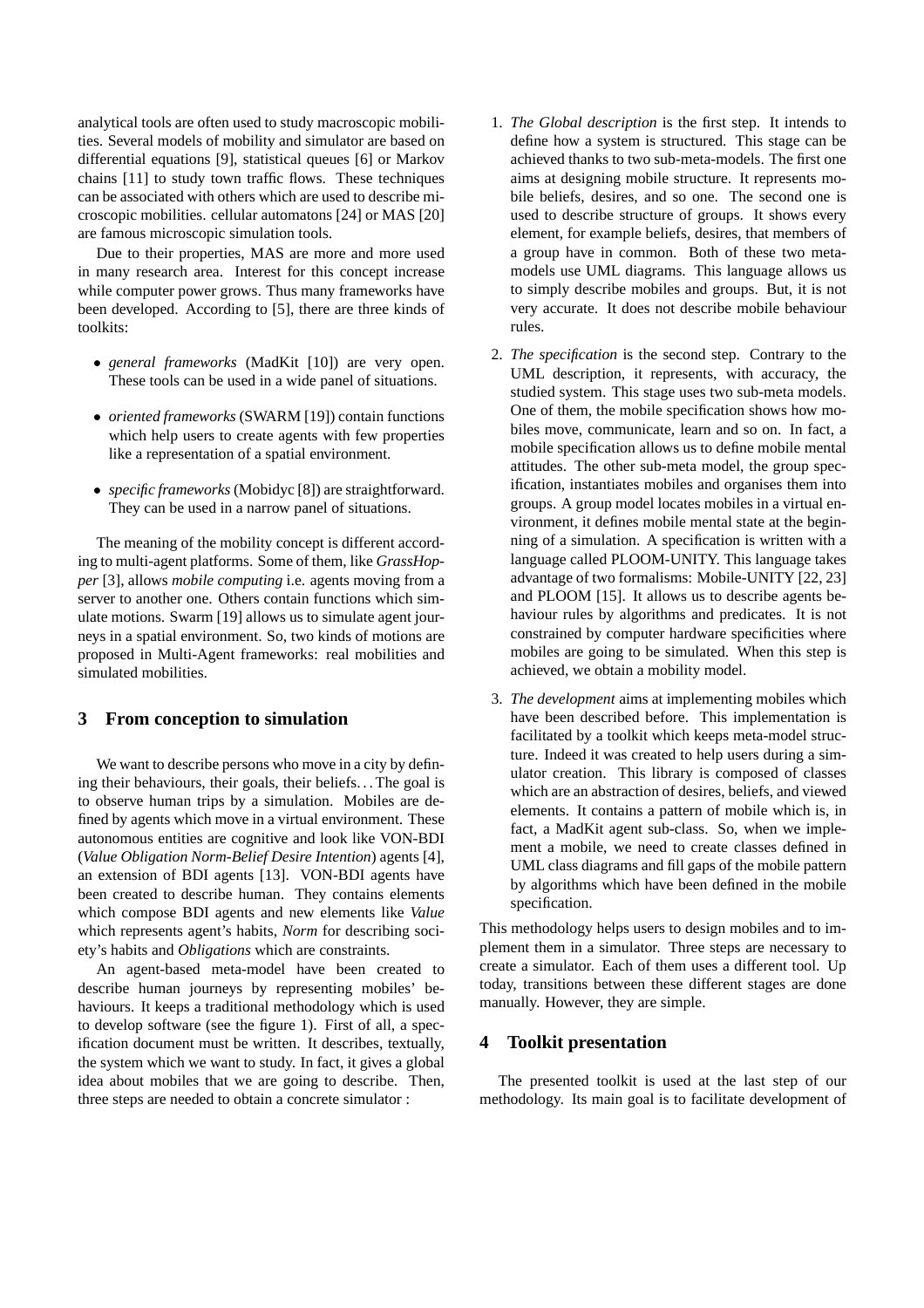

**Figure 1. Steps of simulator creation**

applications which simulate models of mobility we create according to our meta-model. In fact, it is a pattern we extend in order to create simulators urban mobility simulator.

This toolkit contains specific tools which intend to simulate urban phenomenas. It is an oriented agent-based framework. It contains several abstract classes which allow us to implement a virtual town and mobiles which move on it.

This framework is based on a multi-agent platform called MadKit [10]. The latter solves every problem which are associated with agent life management and communication between agents.

toolKit



**Figure 2. General structure of the toolkit**

It is implemented with JAVA language. It is divided into three packages like our meta-model (see figure 2):

- *Domain* contains every class we must extend to implement mobiles and to manage them.
- *Environment* is composed of elements which intend to describe a virtual city by streets and locations (building, house, shop).
- *Control* allows us to implement every simulation access points. It permits to observe and modify a simulation.

A simulator is the result of a development step which aims at extending classes of *Domain*, *Environment* and *Control* packages and a compilation step. Generated simulator can be distributed on grids.

### **5 Simulator structure**

A simulator created with the presented toolkit uses several technologies which come from distributed system area. It is based on a MAS associated with Enterprise Java Beans (EJB) and a database (see figure 3). Agents are organised into four categories:

- *environment agents* aim at representing a virtual city. They manage space elements like buildings or roads, and mobile motions.
- *control agents* allow user to interact with a simulation (seeing motions, modifying simulation parameters).
- *mobile agents* represent mobile we want to study.
- *master agents* manage mobile agent. They can create or destroy them. They are allowed to modify mobile parameters. For example, a master agent can stop an agent evolution when a control agent ask a pause of a simulation.

Several computers can work together in order to execute a simulator. On each site, there is a master agent and an environment agent. It allows us to divide a virtual city into areas. Each area is managed by an environment agent. The associated master agent takes care of mobiles which move on the zone.

Agent cooperation is done by sending messages. These interactions follow FIPA-ACL specifications. For each message, we define, obviously, a sender and a receiver, an ontology name and a content which is written in XML.

Representing time in a distributed mobility simulator is an important problem which must be solved by implementing a distributed clock. We choose to use an EJB in order to create a centralised clock which can be accessed by every agent of a MAS. This bean is managed by an application server called JONAS(Java Open Application Server).

The second goal of the application server is to manage environment data as streets, crossroads or locations. In fact, we will create different kinds of entity beans to save information into an OpenGIS database. Thus, information saved in a database is seen through objects. There is no SQL code in agent source.

An application based on our toolkit contains two kinds of agents: simulation agents to represent mobiles we study and system agents (MasterAgent, Environment and Control) to manage simulation.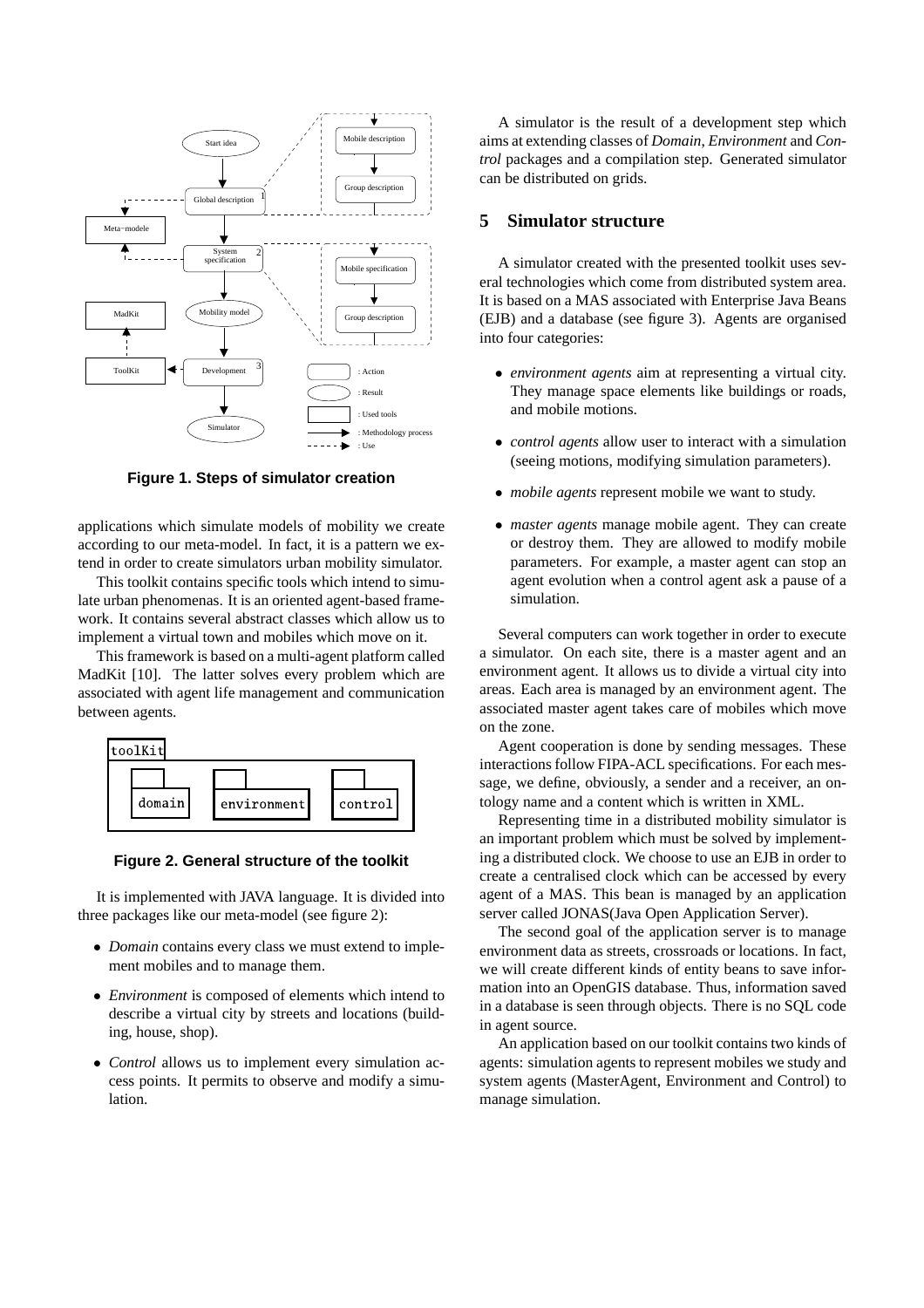

**Figure 3. Structure of a simulator**

### **6 Description of agent categories**

In previous section, we seen structures of our toolkit and generated simulators. In this section, we pinpoint each part of our framework. We present how mobiles, environment and controllers are structured and how they work.

#### **6.1 Mobiles**

Mobiles are represented by autonomous agents. They learn during their life according to interactions they have with the virtual city and other mobiles. They move by following a plan computed thanks to their knowledge, their view, their objectives and their behaviour rules.

Mobile structures we define in conception step thanks to our meta-model [17], is kept in simulator development step (see figure 4). Indeed, we need to extend few JAVA classes called *Belief*, *SeenObject* and *Desire* in order to store knowledge, view and objective information.

A kernel of a mobile is implemented by extending an abstract class (*MobileAgent*). This element contains several predefined functions like *move* or *changeStreet*. These two methods allow agent to move on the virtual city. In addition, *MobileAgent* class owns abstract functions we must extend. For example, we need to implement functions called *computeView* and *actionComputing*. The first one intends to change mobile knowledge according to his view. The second one contains low level behaviour rules.

Behaviour rules are divided into two levels. The high level intends to define cognitive rules which aim at computing agent trip according to is mental state (knowledge,  $view$ ...). These rules are implemented by functions written by developers. These methods are called by low level behaviour rules. The goal of them is to move agent according to the path computed before. They are implemented in *actionComputing* function by a succession of conditions.

Each mobile is represented on the evolution world by an instance of *ActiveMobile* sub-class. This object defines how other mobiles can see the current agent. Therefore, it is an agent face. It contains a method (*isViewed*) which aims at computing agent view after each movement.

When a mobile wants to move, it calls *move* operation of *MobileAgent* class. This function sends a message to environment which contains motion vector. When the environment agent receives the message, it changes agent location and computes another mobile view. This perception is sent to mobile by another message. It is a movement acknowledgment.

### **6.2 Environments**

Environment has two goals. The first one intends to define a space where studied mobiles move. The second one aims at creating an ambient traffic and services (shop, restaurant,...) in order to disturb mobile evolutions.

An environment describes an urban space with a set of streets we divide into cells. So, a relative location can be associated for each mobile. This position is defined by the couple of numbers (*street number*, *cell number*). A mobile move cell by cell on a street. When it arrives at the end of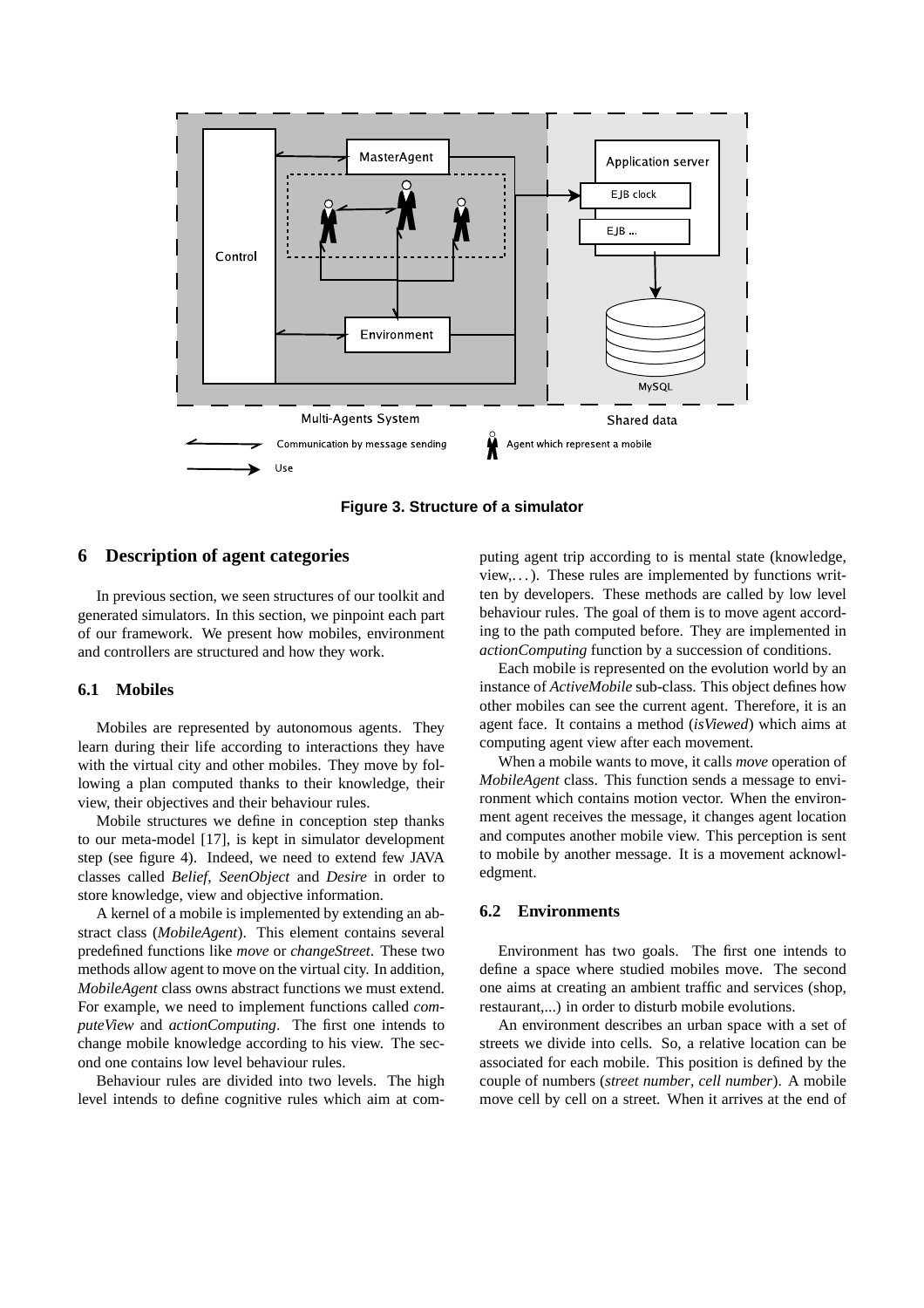

**Figure 4. Structure of the toolkit**

a street, it goes to a queue before moving to another street. At the end of each street, we associate several queues to represent crossroads. Each of them is associated with few directions (next streets). This technique solves problem of crossroads priorities.

The second role of environment agent is to manage mobile movements and the landscape of the evolution world (building, ambient traffic, and so on). It moves agent on its map, it generate an ambient traffic. These elements are represented by an object. We define three kinds of entities (see figure 4):

- *ActiveMobile* is a representation of mobile agent in an evolution world. In fact, Each class which extends *ActiveMobile*, is associated with a sub-class of *MobileAgent*. It defines data that other agents can read. It is an agent face.
- *PassiveMobile* defines several particles which evolve on streets in order to disturb mobile agent trips. These objects move according to stochastic laws.
- *StaticObject* is an element which does not move on an evolution world. But it evolves according to a lifecycle. In fact we define different states for each *StaticObject*. An environment agent change a state to another one when a particular event arise. These objects are important in our system because they symbolise buildings and services. Mobiles can access and could be attracted by *StaticObject* to achieve desires. For example, a *StaticObject* can describe a shop with two state : open and closed.

So environment agents have to do many tasks like: receiving motion messages, moving mobiles and computing their view, moving particles and changing static elements states by following a life cycle. Environment agents can not achieve these tasks alone. Therefore, they cooperate notably when a mobile wants to go from a street managed by an environment agent A to another one supervised by an agent B.

#### **6.3 Control**

The goal of a control agent is to allow user to interact with the simulator. A controller can show mobile journeys with a graphical interface or save motion in a database. It can focus on movements of every mobile or pinpoint knowledge changes of a particular agent. In fact, a controller defines how users see a simulation and which simulation parameter they can modify.



**Figure 5. Controller interactions with other**

Controllers keep always the same structure (see figure 5). They are composed of interaction systems like a Graphical User Interface and an agent which aims at leading other agent of the simulator. For example, when a street is created by a graphical interface, the associated agent sends a message to an environment agent to insert the new object in the simulation.

Using a controller agent is an interested way to lead a simulation because, it permits us to have a GUI separated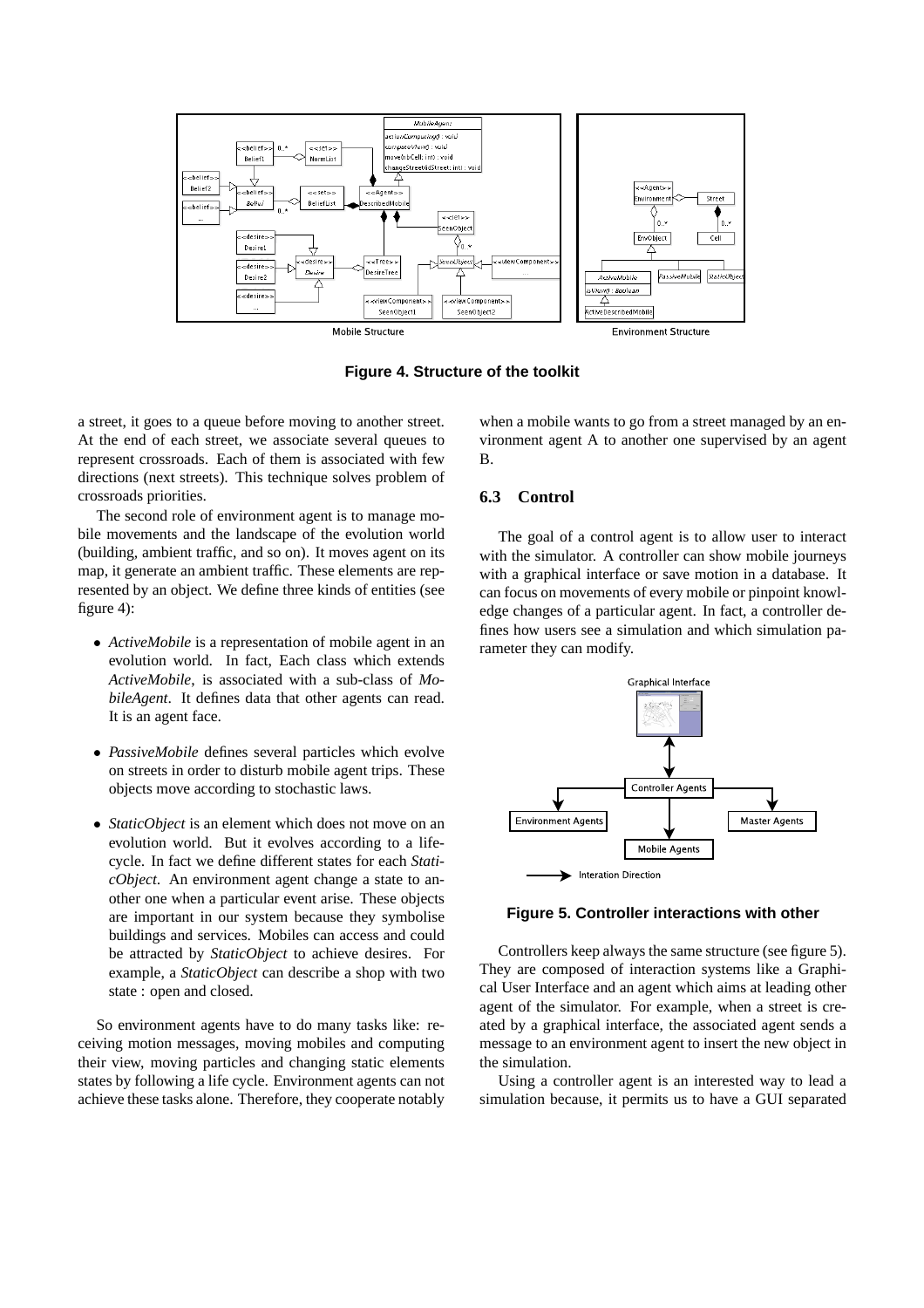from the simulation. This technique facilitate the creation and the destruction of a controller when a simulation is already started.

## **7 A case of study**

This framework is used in a project called MIRO (Modelisation Intra-urbaine des Rythmes Quotidiens). The ´ goal of this work is to describe human trips which take place in a town by using a bottom-up strategy. At first we want to describe different kinds of citizens by behaviour rules, cognitive maps and few tasks. Then we intend to simulate mobiles in a virtual city.



#### **Figure 6. Screen shot of the map controller**

Up today, we have implemented an application which simulates pedestrians. These mobiles move with a realistic speed (average 5 km/h). The time is managed by a component we can access through a Graphical Interface (see figure 7). Mobile trips take place in a representation of the center of Besançon (see figure 6). At the beginning of the simulation, they have no knowledge of world and they want to go to a location. As long as their desire are not achieved they move. When a mobile arrives at the end of a street it chooses randomly a next one in his view. Several tests have been done in order to validate toolkit functionalities. A simulator has already been execute in an heterogeneous cluster. The latter is composed of three computers with different hardwares and operating systems. This simulation contains approximately one hundred agents.

## **8 Conclusion and futher work**

We have presented a framework based on multi-agent system. This toolkit facilitates development of urban mo-

|        |              | Date: 14/02/2005 |                  |           |  |
|--------|--------------|------------------|------------------|-----------|--|
|        | Heure: 12:09 |                  |                  |           |  |
|        | Facteur: 21  |                  |                  |           |  |
| réelle |              |                  |                  | Accélérée |  |
|        | Modifier     |                  | <b>Appliquer</b> |           |  |

**Figure 7. Screen shot of the clock controller**

bility simulators. It defines citizens by agents which move on an environment (a virtual city) managed by an agent.

This toolkit is used by following a methodology. At first, mobile and group structures are represented by using UML diagrams. Then a formal language called Ploom-Unity is used to define mobile behaviour and instantiate them into groups. After these two steps we obtain a qualitative mobility model. We need to implement it to obtain results. This task is facilitated thanks to the presented toolkit.

The framework is divided into three main parts called: *domain*, *control* and *environment*. The first one contains every class we use to develop mobiles. The second one aims at implementing interfaces we use to interact with a simulator. The last one is constituted by elements which are used to describe an environment.

In a simulator generated by our toolkit, each mobile is represented by an agent which has beliefs, goals and behaviours. It is also managed by agents because environment and control are composed of agents. This structure and MadKit function allow us to create distributed simulator.

Several functions must be added to the toolkit. For example, we need to improve environment in order to add ambient traffic and building management.

A version which include mobile computing concept has been developed. Yet, we have to add load balancing functionality in order to increase velocity.

Up today this framework is applied to a project called MIRO. It will used to simulate a demand transport system.

## **References**

- [1] ATN. Simulation de scénario d'évolution, prospective de la mobilité urbaine 20 ans. Rapport de résultats, Ministère de l'équipement et du logement, DRAST, 2002.
- [2] J. Barcelò. Microscopic traffic simulation: A tool for the analysis and assessment of its systems. In *Highway Capacity Committee, Half Year Meeting*, Lake Tahoe, 2001.
- [3] C. Baumer, M. Breugst, S. Choy, and T. Magedanz. Grasshopper - an universal agent platform based on omg masif and fipa standards. Rapport technique, IKV++, 2000.